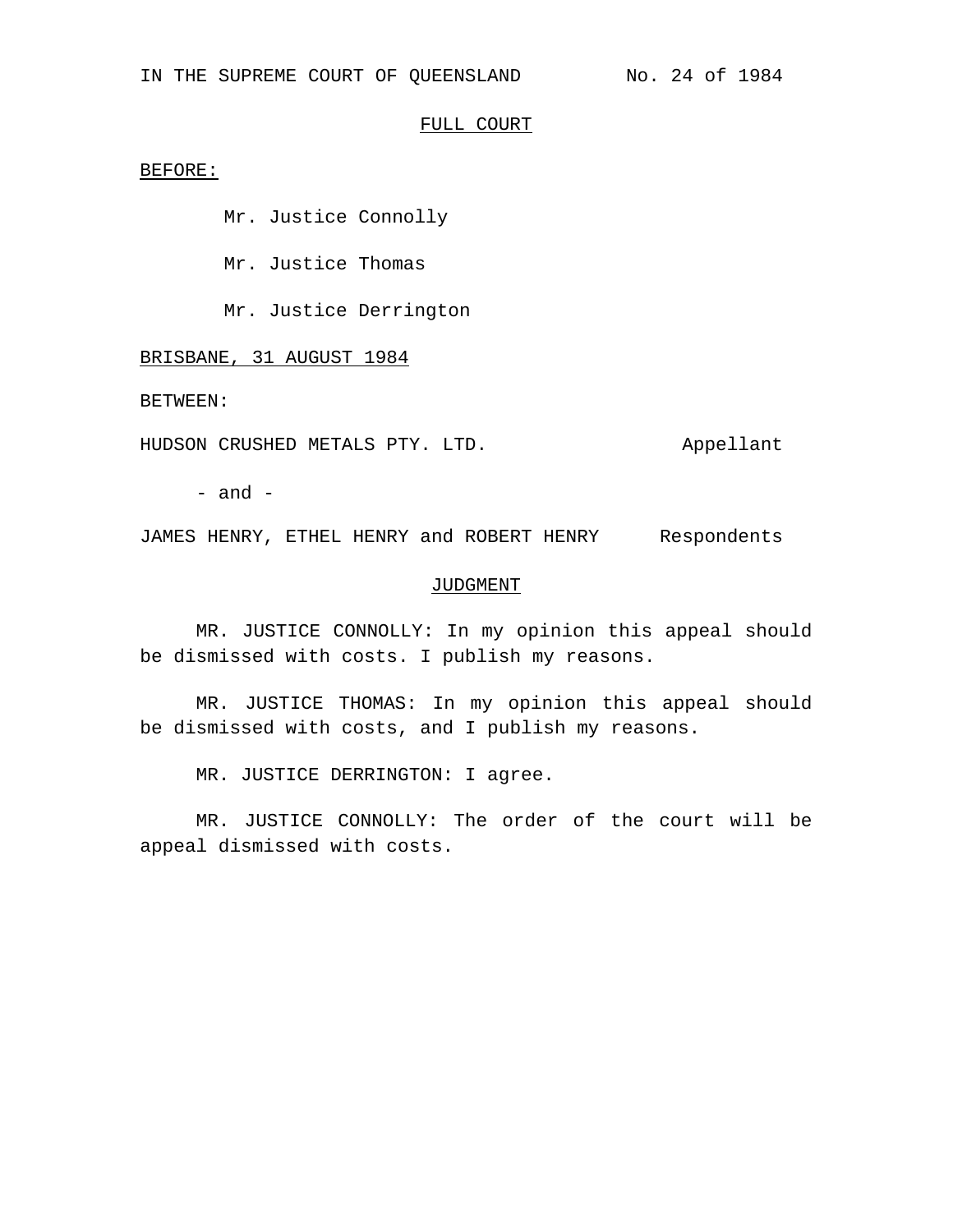IN THE SUPREME COURT OF QUEENSLAND Appeal No. 24 of 1984

BETWEEN:

HUDSON CRUSHED METALS PTY. LTD. (Plaintiff) Appellant

AND:

JAMES HENRY, ETHEL HENRY and ROBERT HENRY (Defendant) Respondents

\_\_\_\_\_\_\_\_\_\_\_\_\_\_\_\_\_\_\_\_\_\_\_\_\_\_\_\_

CONNOLLY J.

THOMAS J.

DERRINGTON J.

Judgment delivered by Connolly J. and Thomas J. on 31st August, 1984. Derrington J. concurring.

\_\_\_\_\_\_\_\_\_\_\_\_\_\_\_\_\_\_\_\_\_\_\_\_\_\_\_\_

"APPEAL DISMISSED WITH COSTS".

\_\_\_\_\_\_\_\_\_\_\_\_\_\_\_\_\_\_\_\_\_\_\_\_\_\_\_\_

\_\_\_\_\_\_\_\_\_\_\_\_\_\_\_\_\_\_\_\_\_

IN THE SUPREME COURT OF QUEENSLAND Appeal No. 24 of 1984

BETWEEN:

HUDSON CRUSHED METALS PTY. LTD. (Plaintiff) Appellant

-and-

JAMES HENRY, ETHEL HENRY and ROBERT (Defendants) HENRY Respondents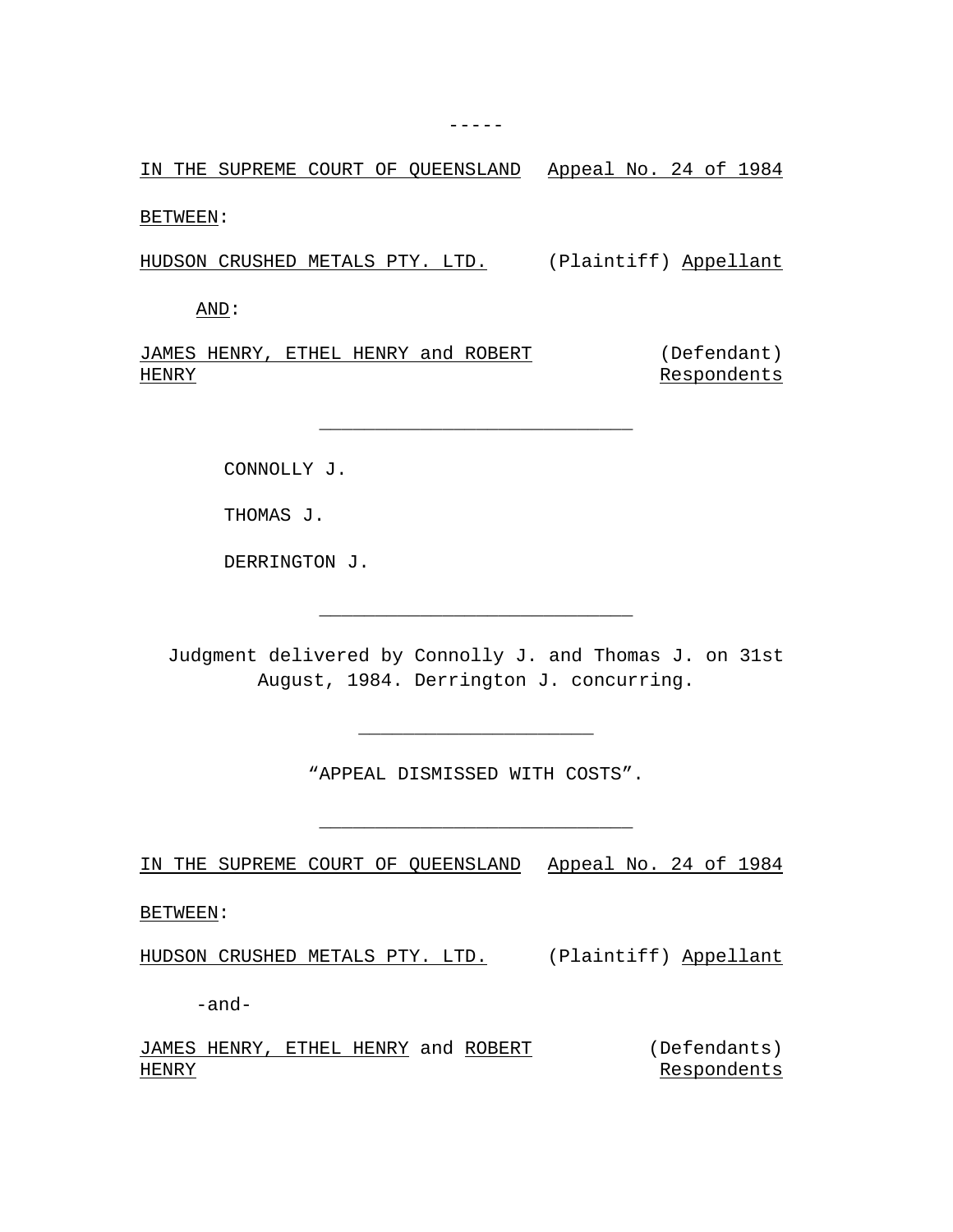## JUDGMENT - CONNOLLY J.

Delivered the day of , 1984.

By virtue of a deed entered into in 1980, the appellant was entitled, for two years from 1st April 1980 to extract and remove what is described as "certain materials" from land owned by the respondents and said to be identified on a diagram attached to the deed. Operations began on 1st September 1980. On 2nd April 1981 the respondents treated the appellant as having repudiated the contract and accepted their repudiation, excluding the appellant thereafter from the land. The appellant brought this action for damages for breach of the contract. The respondents justified by pleading and proving extensive breaches of the contract by the appellant. The learned trial judge found numerous such breaches and held that the respondents were entitled to treat the appellant as having repudiated.. Essentially the question in this appeal is whether that conclusion was correct.

It will be convenient to set court in order the provisions in question and the breaches there of as found by the learned trial judge. They are:—

- (a) Clause 3 reads -
- "3. From time to time the Contractor will report to the owners as to the size and depth of the excavation work carried out by it and the said excavation work shall not proceed other than with the consent of the owners."

His Honour found failure to report size and depth but was of the view that this was not of any practical consequence because two of the respondents frequently passed by the site and could well see what was going on. He also found, in relation to the respondents' consent to the excavation work that that work was started at places and proceeded in directions dictated by the respondents. His Honour found that there was a change at one stage of the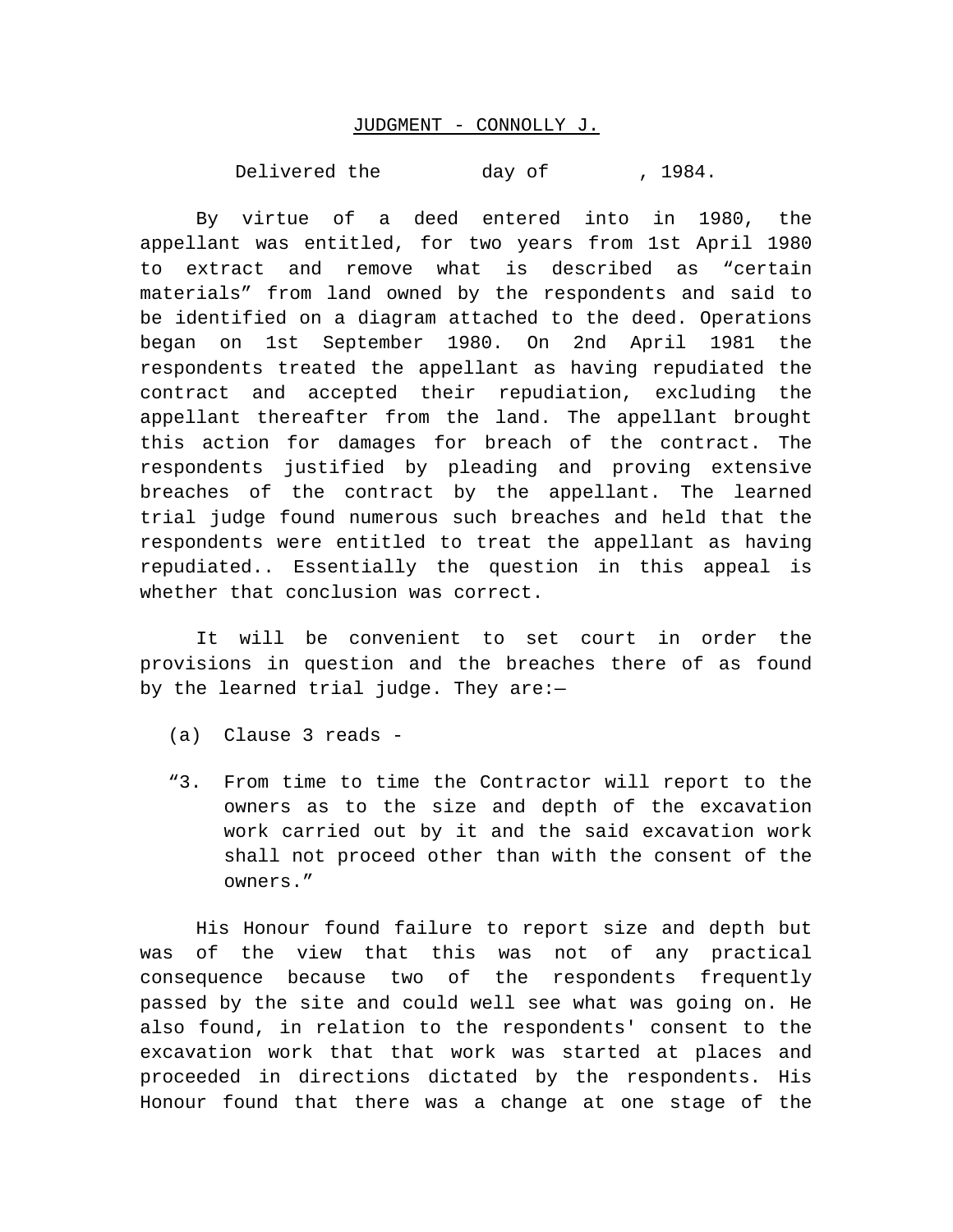operations which though reasonable was nonetheless a breach of contract.

- (b) clause 4 reads -
- "4. The Contractor shall at all times carry out all conditions imposed by the Johnstone Shire Council under any permit issued by it with regard to extraction of materials from the owners' land."

On 29th February 1980 Johnstone Shire Council approved an application for extractive industry by the appellant for a period of two years reserving the right to cancel the approval at the end of the two year period, or extend the approval subject to a review of conditions. The approval was subject to a number of conditions. It is obvious that it was of importance not only to the appellant but to the respondents that nothing occur which might lead the local authority to cancel the agreement or refuse to renew it. However a number of breaches of the conditions occurred and these are the subject of findings by the learned trial judge which may be summarised as follows:

# Condition (i)

\$1,500 per annum was payable, half yearly in advance for maintenance of the existing road system. None of these instalments had been paid by 1st April 1981 when \$2,250 was owed by the appellant to the local authority.

# Condition (ii)

"Visibility widening" was to be performed at the proposed point of access and egress and signs erected advising the travelling public that trucks turned at that location. There is room for uncertainty as to what was intended in relation to the visibility widening. Some clearing of bamboo occurred but no signs were erected. The learned judge has found that these things were not done, the appellant's witness having conceded breaches in this respect.

### Condition (iii)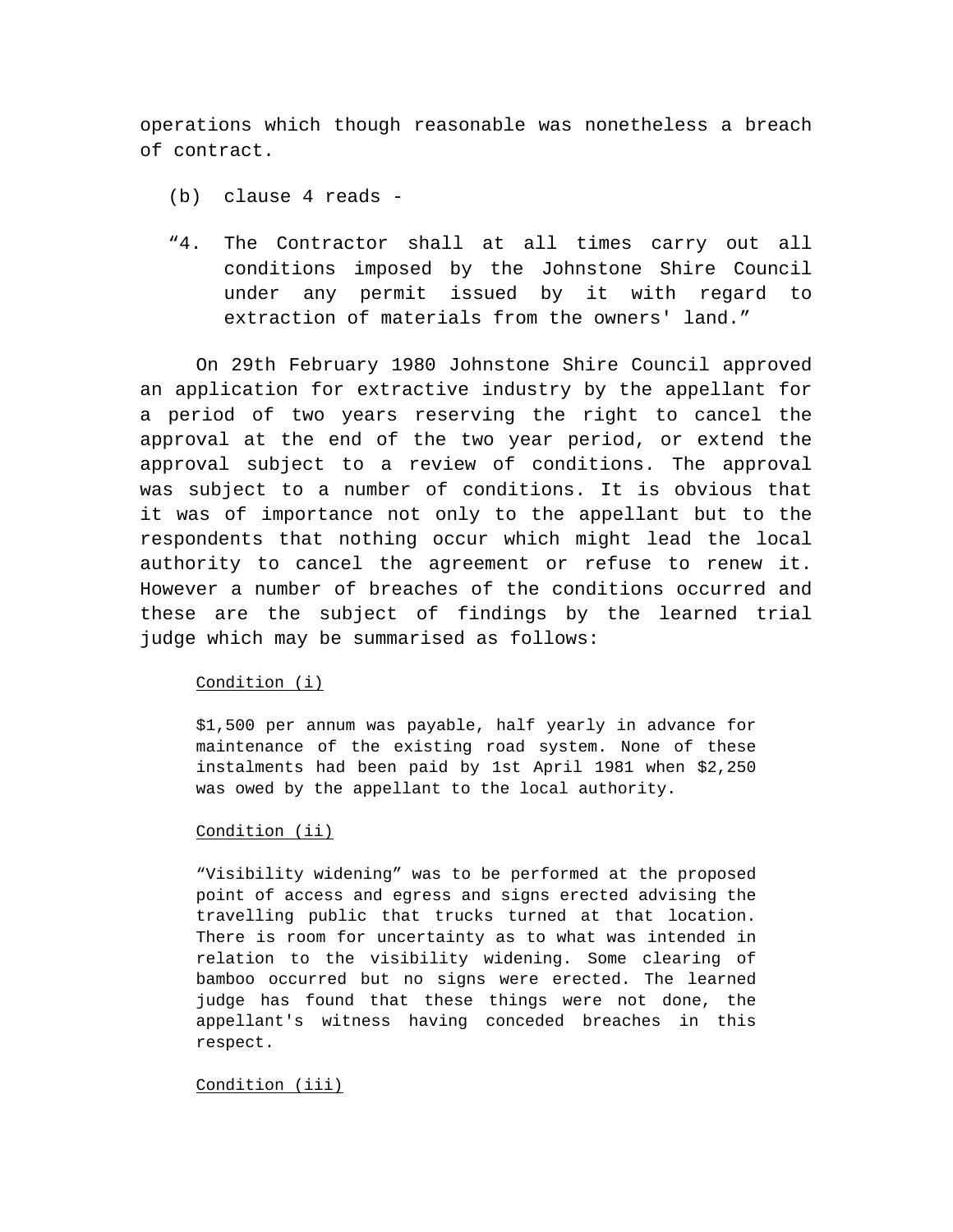A culvert easterly of the proposed access was required to be widened to the satisfaction of the shire engineer at the appellant's cost. This was never done.

#### Condition (v)

The hours of work were to be 7 a.m. to 7 p.m. Monday to Saturday. Work on Sundays and Public Holidays required council approval. The learned judge has found breaches of this condition in relation to Sundays and public holidays.

Before I leave the matter of clause 4 it is convenient to mention that the appellant's witness had said that the shire engineer was satisfied with the appellant's performance. The learned judge was of the view that this, if true, was irrelevant as the views of the shire engineer would not be binding on the council and say nothing to whether the contract between the parties was broken. The appellant complains of this finding but it seems to me to be plainly correct.

- (c) Clause 8 calls, amongst other things, for the construction of a cattle grid at the boundary gate. It was never constructed. His Honour has found that this was a matter of some importance to the respondents who were running cattle in the relevant paddock and his Honour was satisfied that the gate was frequently left open without supervision by the appellant's servants.
- (d) Clause 11 reads as follows -
- "11. The Contractor shall each week supply the owners with a copy of the tally sheets of all truck drivers removing materials from the said land and shall provide a monthly statement of all materials removed."

Neither the obligation to supply the tally sheets weekly, nor to provide a monthly statement of materials removed was complied with. The reason given was that it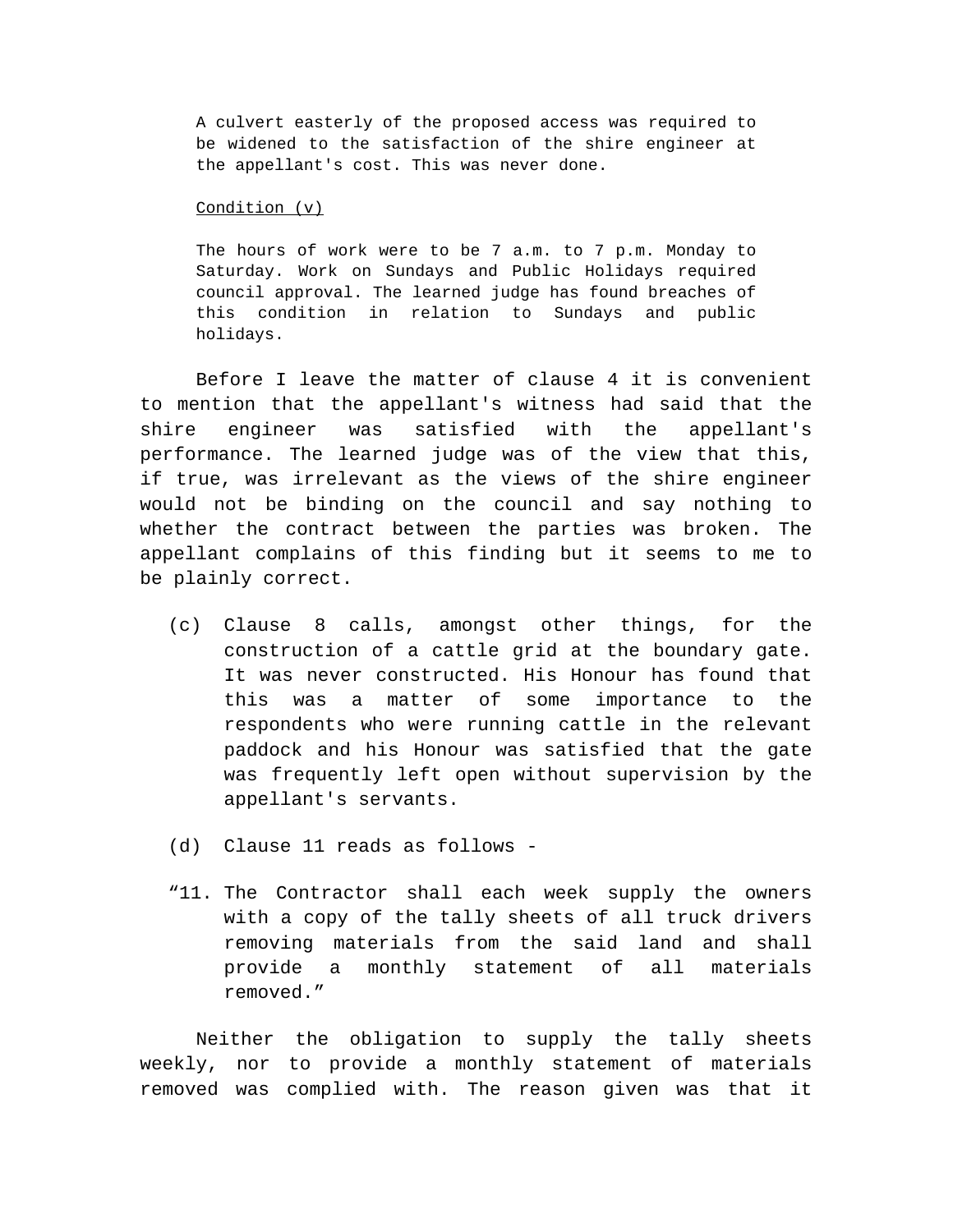would be too costly. The appellant's system involved the loader making out invoices, as they were called, in quadruplicate - one for himself, one for the driver, one for the consignee and one for the appellant's records. The appellant's attitude was that the respondents could check for themselves whatever happened to be on the site. The necessary documentation was not always there and in any case the respondents, instead of having the documents to peruse at their leisure and with the assurance of clause 11 that they could be regarded as complete, had to do what they could with whatever happened to be on the site. As the royalty payable by the appellant was directly related to the quantities removed this clause was obviously important and the attitude of the appellant's principal witness, Mr. Subloo, was not without its influence on his Honour's ultimate conclusion.

In the last week of March 1981 Mr. R.R. Henry, one of the respondents, had a conversation with Mr. Subloo in which he pointed out that the appellant was getting behind in its payments and pressed for the daily tally sheets according to the contract. An attempt was made during the argument of the appeal to suggest that the respondents were pressing for something which was not provided for in the contract in their reference to daily tally sheets. In my view there is no substance in this. The respondents were entitled to the tally sheets each week but they would reveal, if properly prepared and handed over, the amounts extracted daily. It is not a case of the appellant complying with clause 11 and having an additional requirement put on it by the respondents. There was in fact no attempt at compliance. Mr. Henry said that Mr. Subloo continued to say that giving the daily tally sheet would cost him too much money. Mr. Henry then agreed to accept a foolscap page with a daily sheet signed by each driver which he could collect each day. The next day he asked the plant foreman for the daily tally sheet on the sheet of foolscap which, he said, Mr. Subloo had promised would be available every day and was told that the foreman had not heard of any such piece of paper to be made out at all.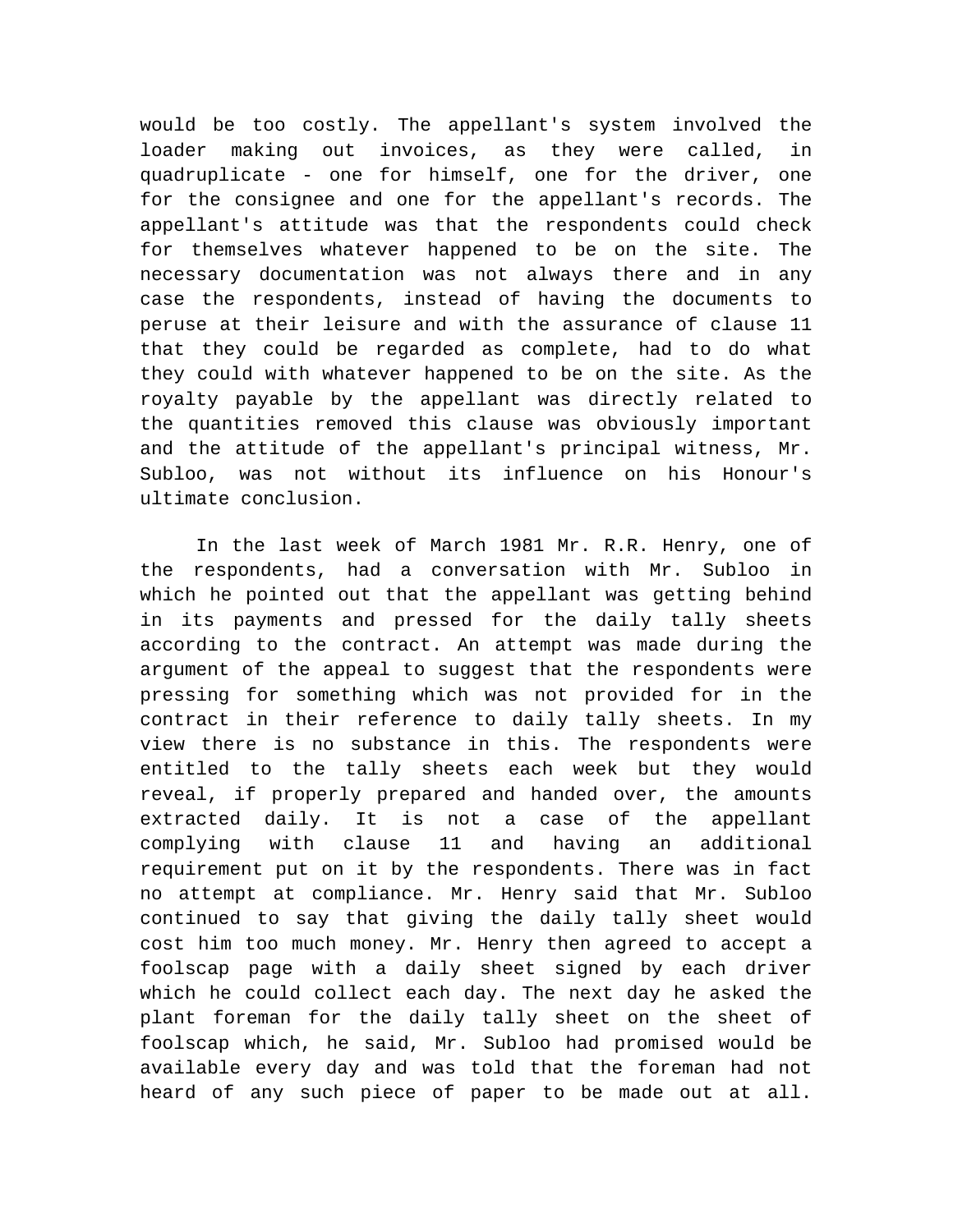This would seem to have led to the decision to treat the contract as repudiated and to bring it to an end. That night Mr. Henry locked the gate and the operations were brought to an end. The learned trial judge's overall conclusions were that there had been breaches of 11 different obligations imposed on the appellant by the contract and that some had continued for considerable periods. His Honour found that complaints to Mr. Subloo affected nothing and that the respondents would have had no reason to believe that the situation would improve. There is ample evidence to support this conclusion. His Honour then passed to a consideration of the principles involved in determining whether there had been a repudiation and expressed the view, a view which is not. An attempt was made during the argument of the appeal to suggest that the respondents were pressing for something which was not provided for in the contract in their reference to daily tally sheets. In my view there is no substance in this. The respondents were entitled to the tally sheets each week but they would reveal, if properly prepared and handed over, the amounts extracted daily. It is not a case of the appellant complying with clause 11 and having an additional requirement put on it by the respondents. There was in fact no attempt at compliance. Mr. Henry said that Mr. Subloo continued to say that giving the daily tally sheet would cost him too much money. Mr. Henry then agreed to accept a foolscap page with a daily sheet signed by each driver which he could collect each day. The next day he asked the plant foreman for the daily tally sheet on the sheet of foolscap which, he said, Mr. Subloo had promised would be available every day and was told that the foreman had not heard of any such piece of paper to be made out at all. This would seem to have led to the decision to treat the contract as repudiated and to bring it to an end. That night Mr. Henry locked the gate and the operations were brought to an end. The learned trial judge's overall conclusions were that there had been breaches of 11 different obligations imposed on the appellant by the contract and that some had continued for considerable periods. His Honour found that complaints to Mr. Subloo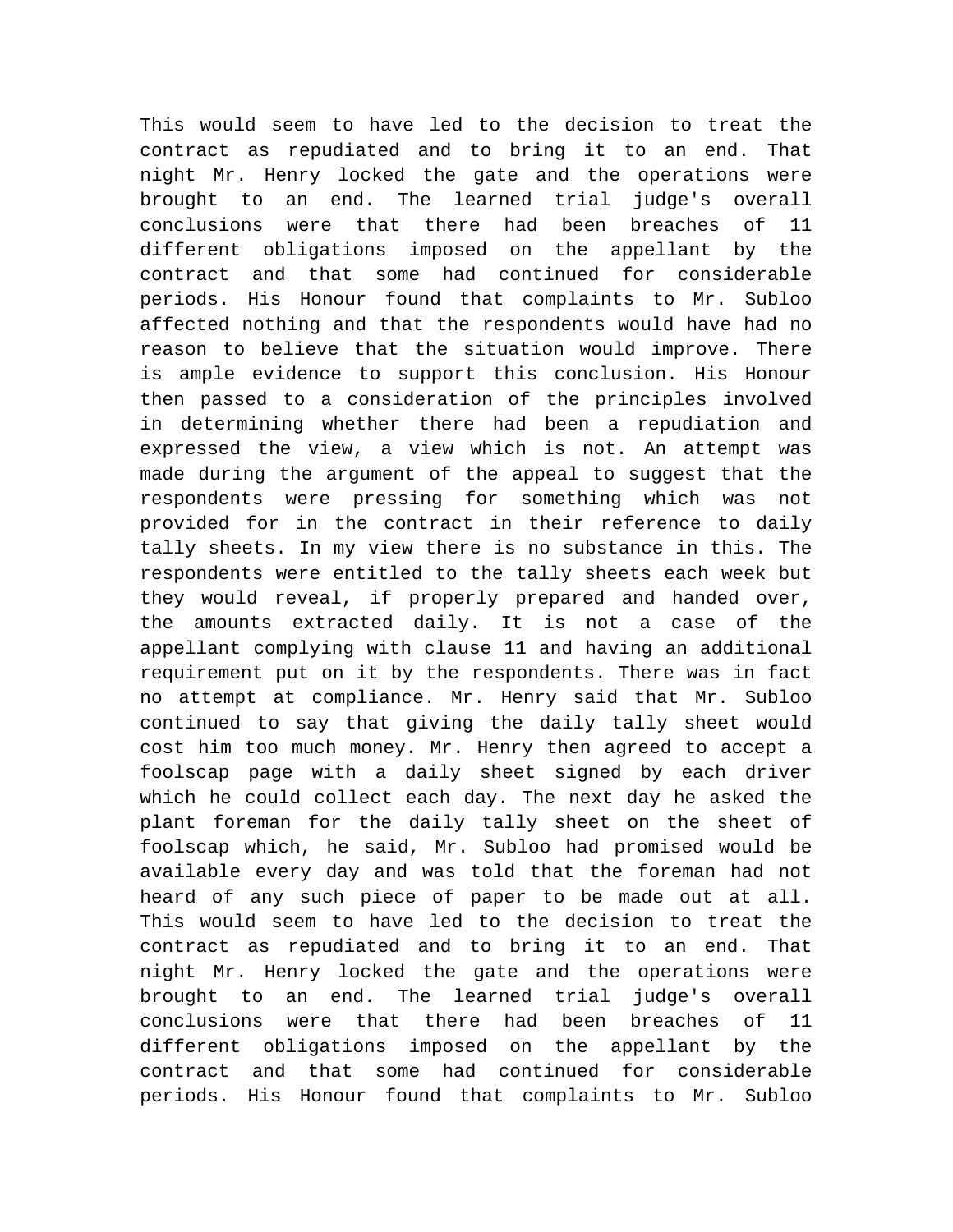affected nothing and that the respondents would have had no reason to believe that the situation would improve. There is ample evidence to support this conclusion. His Honour then passed to a consideration of the principles involved in determining whether there had been a repudiation and expressed the view, a view which is not disputed by the respondents, that none of the breaches in itself was sufficiently serious to be regarded as amounting to a repudiation but that, if it were permissible to consider them as a whole, the conduct of the appellant ought to be characterised in that way. His Honour was of the view that that was permissible. He expressed himself in this way -

"In my view, the conduct of the plaintiff by its servant, Mr. Subloo, taken as a whole, was so serious as to entitle the defendants to treat it as a repudiation of the contract."

In relation to Mr. Subloo his Honour had earlier expressed the view that, while he did not deliberately intend to be dishonest, he was quite irresponsible as a witness and that no reliance could be placed on anything he said where he was in conflict with a witness who commended himself to the learned judge as responsible. His Honour said specifically -

"His irresponsibility, as will be seen, extended to his dealings with the defendants in relation to the contract."

There is, in my opinion no reason to doubt that the court may look to the appellant's breaches of the contract as a whole in determining whether it has repudiated. In Associated Newspapers Ltd. v. Bancks (1951) 83 C.L.R. 322 at p. 339 the court said:—

"The defendant had not to prove, as in the case of a breach or breaches of non-essential terms of a contract, that the conduct of the plaintiff was such as to amount to a refusal to be bound by the contract. But when the circumstances are considered they would appear to constitute such conduct. The plaintiff made the original change (scil. taking the defendant's comic drawing off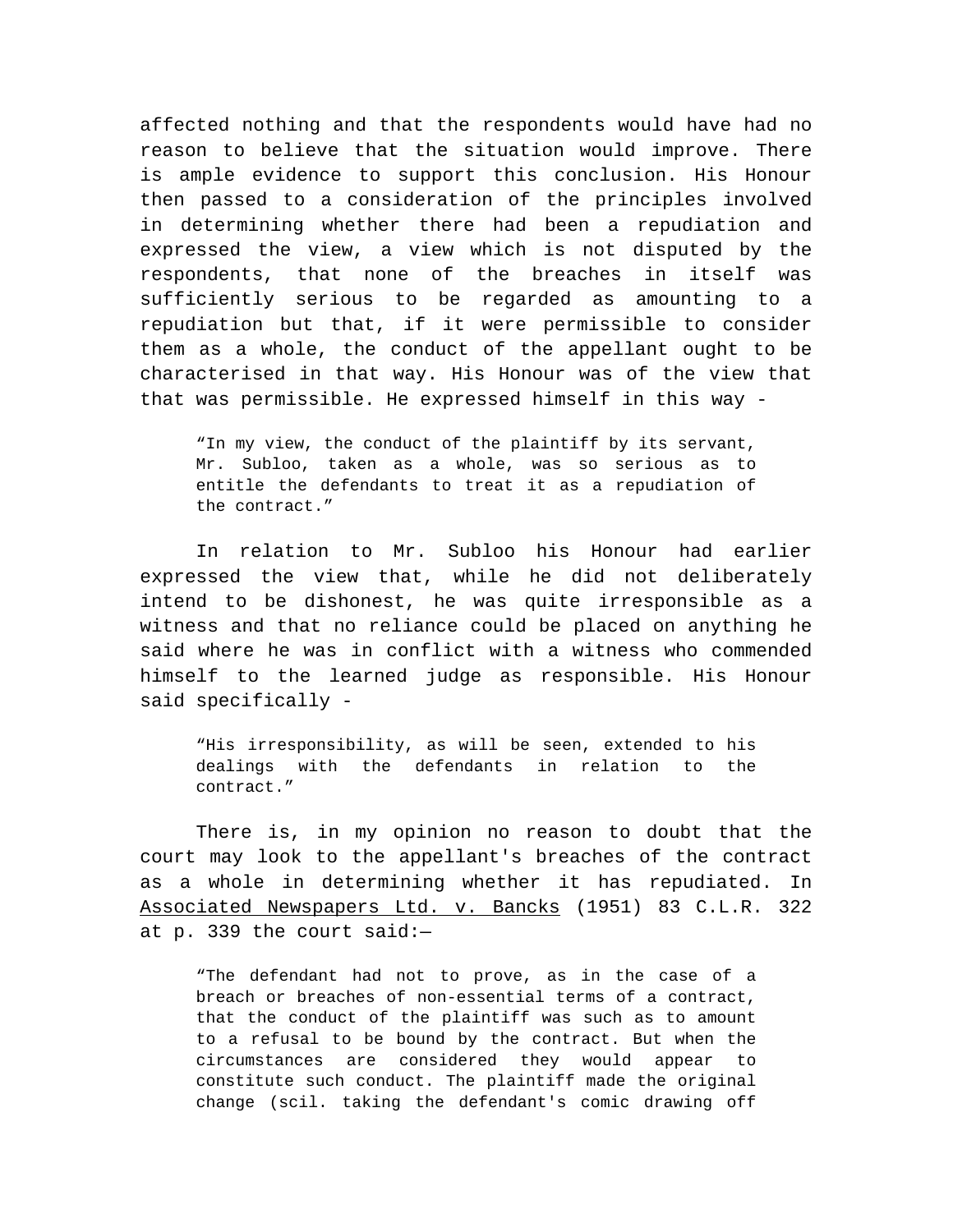the front page) without consulting the defendant. It maintained that it was entitled to do so despite his protests. On 26th February there had been three publications in breach of the contract and several more were intended. Kennedy's promise to see what he could do was vague, and it was accompanied by an intimation that if anything was done it would be done as a matter of grace and not of right. This evidence all points and points only to a refusal by the plaintiff to perform cl. 5 of the contract and satisfies the test laid down by Lord Selborne."

The test in question is taken from the speech of Lord Selborne L.C. in Mersey Steel and Iron Co. Ltd. v. Naylor, Benzon & Co. (1884) 9 App. Cas. at pp. 438-9:—

"'I am content to take the rule as stated by Lord Coleridge in Freeth v. Burr (1874) L.R. 9 C.P. 208, which is in substance, as I understand it, that you must look at the actual circumstances of the case in order to see whether the one party to the contract is relieved from its future performance by the conduct of the other; you must examine what that conduct is, so as to see whether it amounts to a renunciation, to an absolute refusal to perform the contract, such as would amount to a rescission if he had the power to rescind, and whether the other party may accept it as a reason for not performing his part; and I think that nothing more is necessary in the present case than to look at the conduct of the parties, and see whether anything of that kind has taken place here.'"

In Shevill v. Builders Licensing Board (1982) 149 C.L.R. 620 at p. 625 Gibbs C.J., with whom Murphy and Brennan JJ. agreed said:—

"We are of course concerned only with a case in which it is admitted that there was a valid and binding contract. Such a contract may be repudiated if one party renounces his liabilities under it - if he evinces an intention no longer to be bound by the contract (Freeth v. Burr (1874) L.R. 9 C.P. 208, at p. 213) or shows that he intends to fulfil the contract only in a manner substantially inconsistent with his obligations and not in any other way (Ross T. Smyth & Co. Ltd. v. T.D. Bailey, Son & Co. [1940] 3 All E.R. 60, at p. 72; Carr v. J.A. Berriman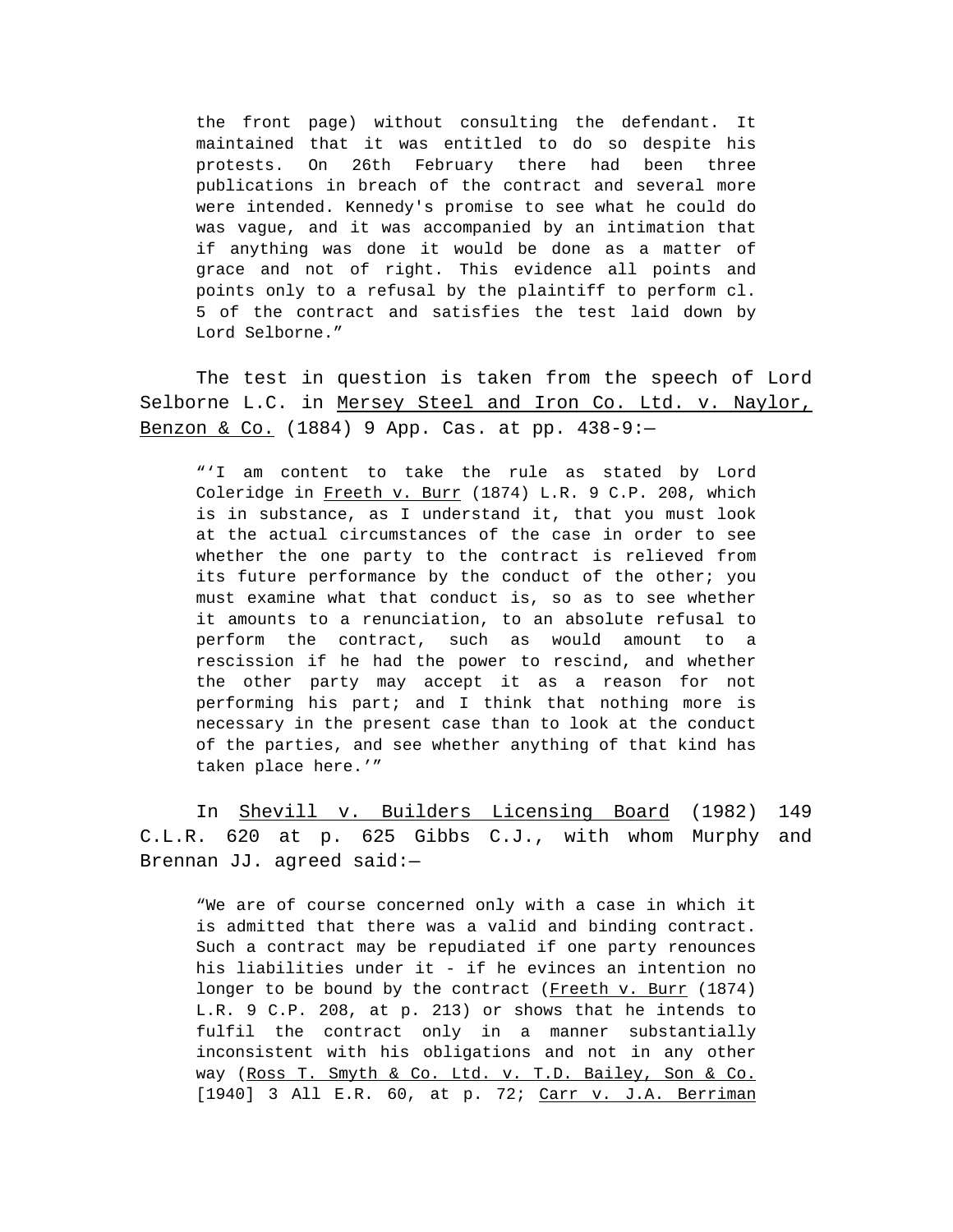Pty. Ltd. (1953) 89 C.L.R. 327, at p. 351). In such a case the innocent party is entitled to accept the repudiation, thereby discharging himself from further performance, and sue for damages: Heyman v. Darwins Ltd. [1942] A.C., at p. 399."

In Carr v. J.A. Berriman Pty. Ltd. (1953) 89 C.L.R. 327, Fullagar J. at p. 351 said, of a situation in which the innocent party had taken no action on the first breach of contract -

"An election not to rescind for failure to deliver the excavated site on the due date could not deprive that failure of all significance. When a second breach occurs, the two combined may have a significance which might not be legitimate to attach to the first alone."

And later his Honour said:—

"A reasonable man could hardly draw any other inference than that the building owner does not intend to take the contract seriously, that he is prepared to carry out his part of the contract only if and when it suits him."

This was a case not of two breaches but of 11 and his Honour was amply entitled to conclude that the appellant was prepared to carry out its part of the contract only if and as it suited it.

We were of course pressed with the proposition that repudiation of a contract is a serious matter not to be lightly found or inferred and that it must appear clearly and without ambiguity: Ross T. Smyth v. Bailey [1940] 3 All E.R. 60 at p. 71. It was submitted that the conduct of the appellant fell far short of an absolute or total or categorical refusal to perform and reliance was placed on the passage from the speech of Lord Selborne in the Mersy Steel & Iron case referred to earlier. It must however be remembered that absolute refusal to perform the contract means an absolute refusal to perform the party's own obligations. The court cannot deny that description to the conduct of a party who, while ready and even anxious to enjoy the benefits of the contract, reveals an almost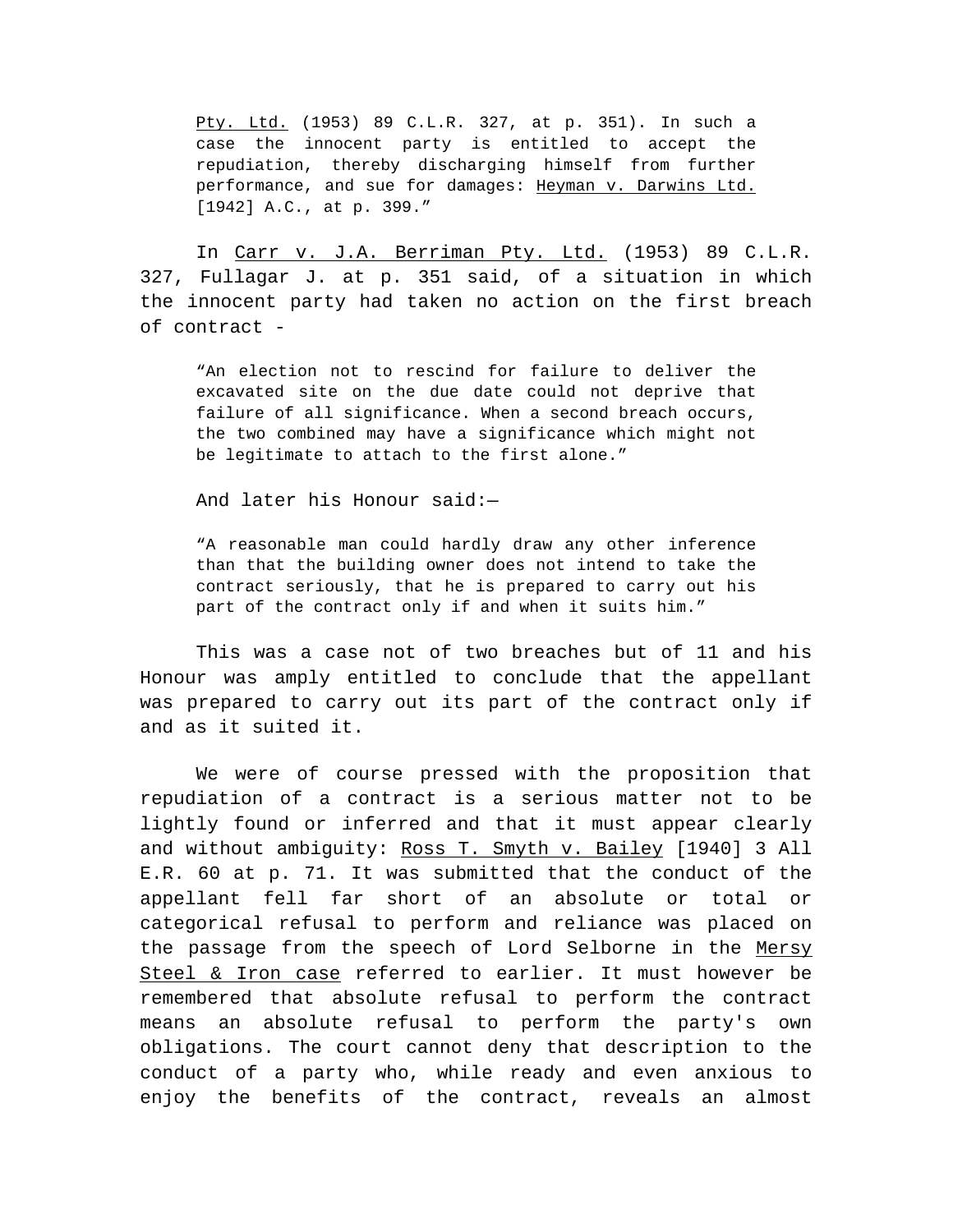complete disregard of his obligations under the same contract. The requirement is satisfied, to adopt the succinct statement of Gibbs C.J. in Shevill's case (supra) if the guilty party shows that he intends to fulfil the contract only in a manner substantially inconsistent with his obligations and not in any other way. The conclusion that that was the attitude of the appellant in this case is in my judgment irresistible. In my opinion the learned trial judge was correct in the conclusion to which he came and this appeal should be dismissed with costs.

## IN THE SUPREME COURT OF QUEENSLAND Appeal No. 24 of 1984

BETWEEN:

HUDSON CRUSHED METALS PTY. LTD. (Plaintiff) Appellant

AND:

#### JAMES HENRY, ETHEL HENRY and ROBERT HENRY (Defendants) Respondents

# JUDGMENT - THOMAS J.

Delivered the 31st day of Aug 1984.

This appeal concerns the termination of a contract where under the owners of a cane-farm ("the owner") granted certain rights to a quarrying company ("the contractor") to extract materials from the farm property.

I have the advantage of having received the reasons proposed to be delivered by my brother Connolly and I respectfully agree with those reasons. It will not be necessary for me to restate the facts.

The most important breaches were those concerning cl. 11 which states -

"The contractor shall each week supply the owners with a copy of the tally sheets of all truck drivers removing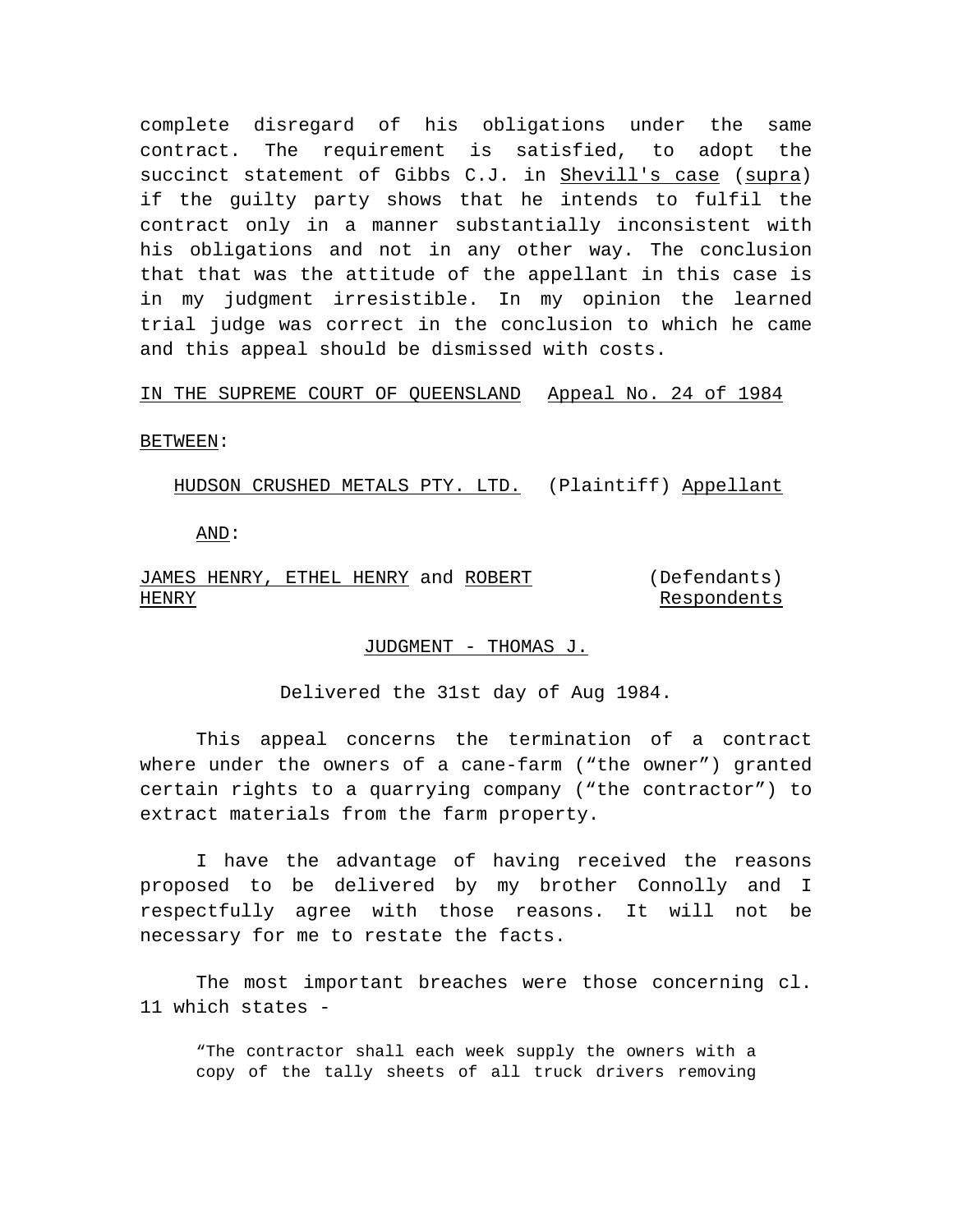materials from the said land and shall provide a monthly statement of all materials removed".

In a short commercial contract such as the present one where an owner permits a quarrier to remove materials from his land, where the payment is to be in accordance with the amount of materials removed, and where the only contractual right afforded to the owner upon which he can check his entitlement is cl. 11, I think it is clearly a promise that tally sheets will be kept. Now it is common ground that tally sheets, as such, were never kept. However it was a regular part of the contractors system to make trucking slips which contained the sort of information which one would expect to find on a tally sheet. They show the type of product, quantity, the carter and customer. Discussions between the parties show that such documents were treated by them as the only documents that could fulfil the purpose of tally sheets, and were treated in discussions as the equivalent of tally sheets although of course they were not supplied as required. The cynicism of the company's standard reply that "it cost too much" to provide copies to the owner can be seen from the net profits of more than \$160,000.00 per year that the contractor now seeks to recover from the owner for alleged wrongful termination.

The evidence shows constant and almost total breach of this important obligation, and eventually a breach of a substituted arrangement which the owner, after considerable frustration, was prepared to allow the quarrying company to provide. It was when the quarrying company demonstrated that it had as much intention of observing the substituted arrangement as the provisions of the contract itself that the owner elected to treat the contract as at an end.

It is unnecessary for me to reiterate the contractor's breaches in most other areas of the contract in which it owed any obligation to the owner. In assessing whether conduct amounts to a repudiation, the effect of multiple breaches may be different from that of the individual breaches. Indeed, multiple breaches of the same clause may show an intention not to be bound by a contract whilst a